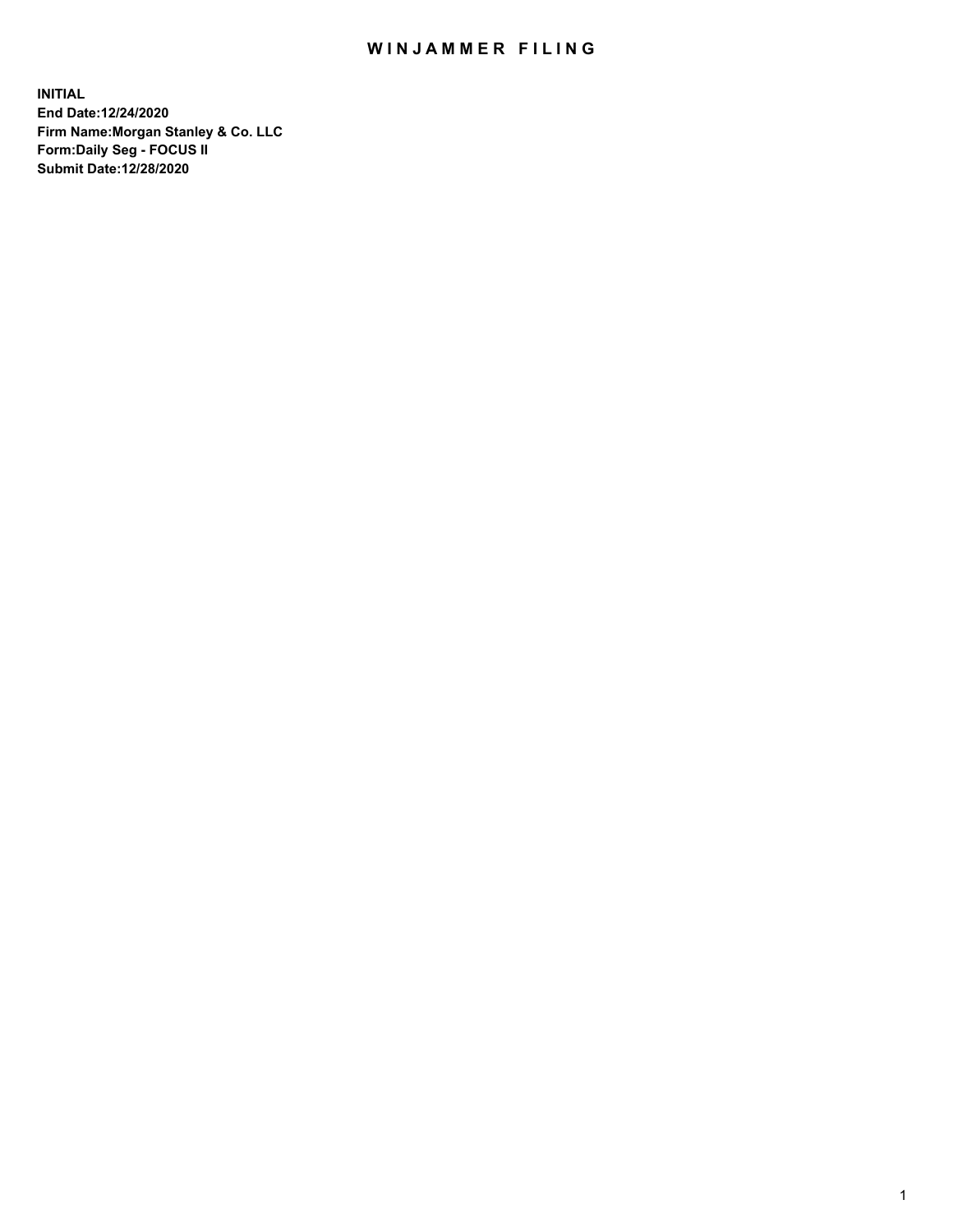**INITIAL End Date:12/24/2020 Firm Name:Morgan Stanley & Co. LLC Form:Daily Seg - FOCUS II Submit Date:12/28/2020 Daily Segregation - Cover Page**

| Name of Company                                                                                                                                                                                                                                                                                                                | Morgan Stanley & Co. LLC                                    |
|--------------------------------------------------------------------------------------------------------------------------------------------------------------------------------------------------------------------------------------------------------------------------------------------------------------------------------|-------------------------------------------------------------|
| <b>Contact Name</b>                                                                                                                                                                                                                                                                                                            | <b>Ikram Shah</b>                                           |
| <b>Contact Phone Number</b>                                                                                                                                                                                                                                                                                                    | 212-276-0963                                                |
| <b>Contact Email Address</b>                                                                                                                                                                                                                                                                                                   | Ikram.shah@morganstanley.com                                |
| FCM's Customer Segregated Funds Residual Interest Target (choose one):<br>a. Minimum dollar amount: ; or<br>b. Minimum percentage of customer segregated funds required:% ; or<br>c. Dollar amount range between: and; or<br>d. Percentage range of customer segregated funds required between:% and%.                         | 235,000,000<br><u>0</u><br><u>00</u><br>0 <sub>0</sub>      |
| FCM's Customer Secured Amount Funds Residual Interest Target (choose one):<br>a. Minimum dollar amount: ; or<br>b. Minimum percentage of customer secured funds required:% ; or<br>c. Dollar amount range between: and; or<br>d. Percentage range of customer secured funds required between:% and%.                           | 140,000,000<br><u>0</u><br>0 <sub>0</sub><br>0 <sub>0</sub> |
| FCM's Cleared Swaps Customer Collateral Residual Interest Target (choose one):<br>a. Minimum dollar amount: ; or<br>b. Minimum percentage of cleared swaps customer collateral required:% ; or<br>c. Dollar amount range between: and; or<br>d. Percentage range of cleared swaps customer collateral required between:% and%. | 92,000,000<br><u>0</u><br><u>00</u><br>00                   |

Attach supporting documents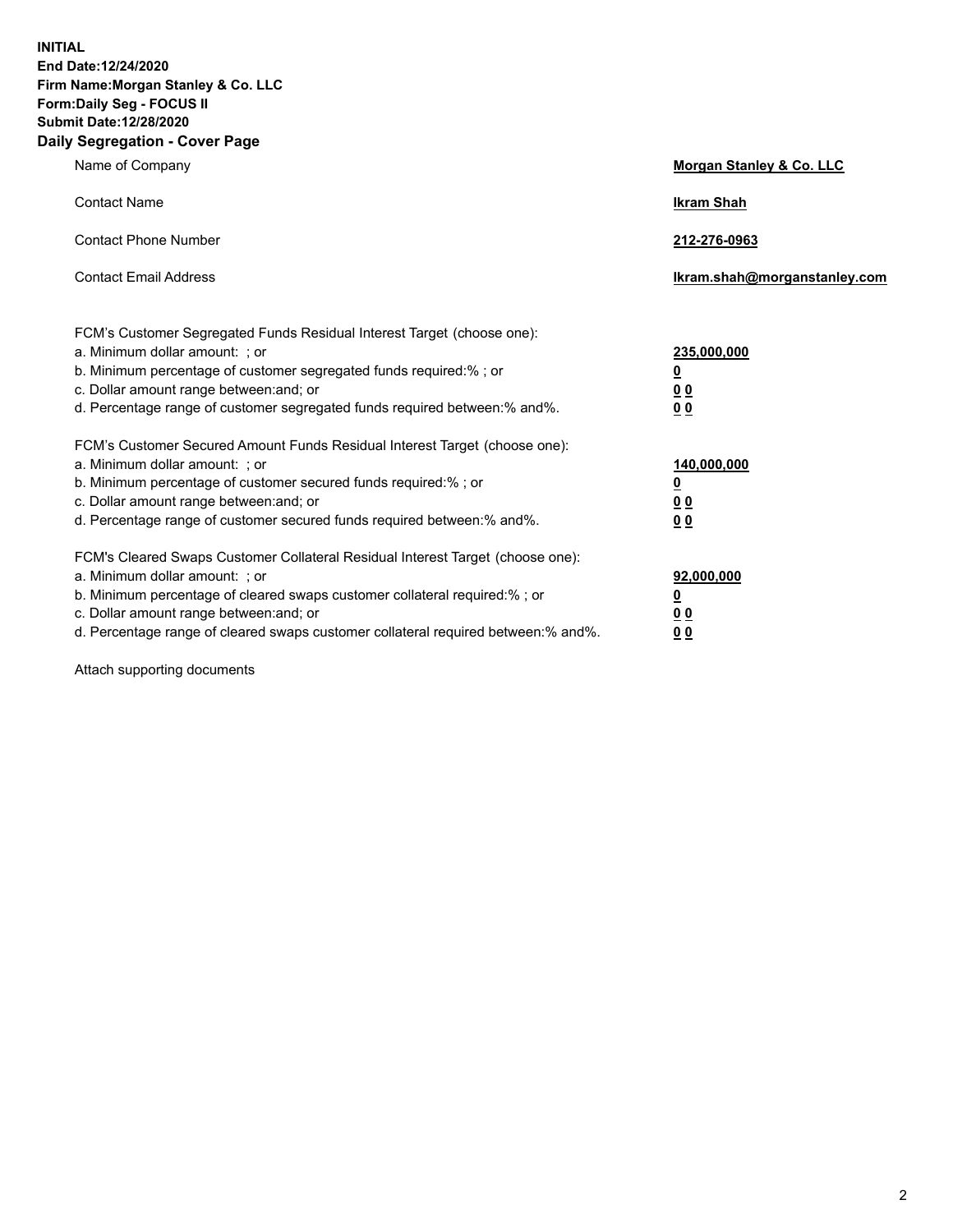## **INITIAL End Date:12/24/2020 Firm Name:Morgan Stanley & Co. LLC Form:Daily Seg - FOCUS II Submit Date:12/28/2020**

## **Daily Segregation - Secured Amounts**

Foreign Futures and Foreign Options Secured Amounts Amount required to be set aside pursuant to law, rule or regulation of a foreign government or a rule of a self-regulatory organization authorized thereunder 1. Net ledger balance - Foreign Futures and Foreign Option Trading - All Customers A. Cash **4,384,068,520** [7315] B. Securities (at market) **2,424,279,741** [7317] 2. Net unrealized profit (loss) in open futures contracts traded on a foreign board of trade **529,546,742** [7325] 3. Exchange traded options a. Market value of open option contracts purchased on a foreign board of trade **21,424,555** [7335] b. Market value of open contracts granted (sold) on a foreign board of trade **-22,796,926** [7337] 4. Net equity (deficit) (add lines 1. 2. and 3.) **7,336,522,632** [7345] 5. Account liquidating to a deficit and account with a debit balances - gross amount **36,164,813** [7351] Less: amount offset by customer owned securities **-35,620,694** [7352] **544,119** [7354] 6. Amount required to be set aside as the secured amount - Net Liquidating Equity Method (add lines 4 and 5) 7. Greater of amount required to be set aside pursuant to foreign jurisdiction (above) or line 6. FUNDS DEPOSITED IN SEPARATE REGULATION 30.7 ACCOUNTS 1. Cash in banks A. Banks located in the United States **844,326,988** [7500] B. Other banks qualified under Regulation 30.7 **650,421,377** [7520] **1,494,748,365** 2. Securities A. In safekeeping with banks located in the United States **235,288,024** [7540] B. In safekeeping with other banks qualified under Regulation 30.7 **22,884,591** [7560] **258,172,615** 3. Equities with registered futures commission merchants A. Cash **22,334,551** [7580] B. Securities **0** [7590] C. Unrealized gain (loss) on open futures contracts **248,345** [7600] D. Value of long option contracts **0** [7610] E. Value of short option contracts **0** [7615] **22,582,896** [7620] 4. Amounts held by clearing organizations of foreign boards of trade A. Cash **0** [7640] B. Securities **0** [7650] C. Amount due to (from) clearing organization - daily variation **0** [7660] D. Value of long option contracts **0** [7670] E. Value of short option contracts **0** [7675] **0** [7680] 5. Amounts held by members of foreign boards of trade A. Cash **3,084,124,631** [7700] B. Securities **2,166,107,126** [7710] C. Unrealized gain (loss) on open futures contracts **529,298,396** [7720] D. Value of long option contracts **21,424,555** [7730] E. Value of short option contracts **-22,796,926** [7735] **5,778,157,782** 6. Amounts with other depositories designated by a foreign board of trade **0** [7760] 7. Segregated funds on hand **0** [7765] 8. Total funds in separate section 30.7 accounts **7,553,661,658** [7770] 9. Excess (deficiency) Set Aside for Secured Amount (subtract line 7 Secured Statement Page 1 from Line 8)

- 10. Management Target Amount for Excess funds in separate section 30.7 accounts **140,000,000** [7780]
- 11. Excess (deficiency) funds in separate 30.7 accounts over (under) Management Target **76,594,907** [7785]

**0** [7305]

**7,337,066,751** [7355]

**7,337,066,751** [7360]

[7530]

[7570]

[7740] **216,594,907** [7380]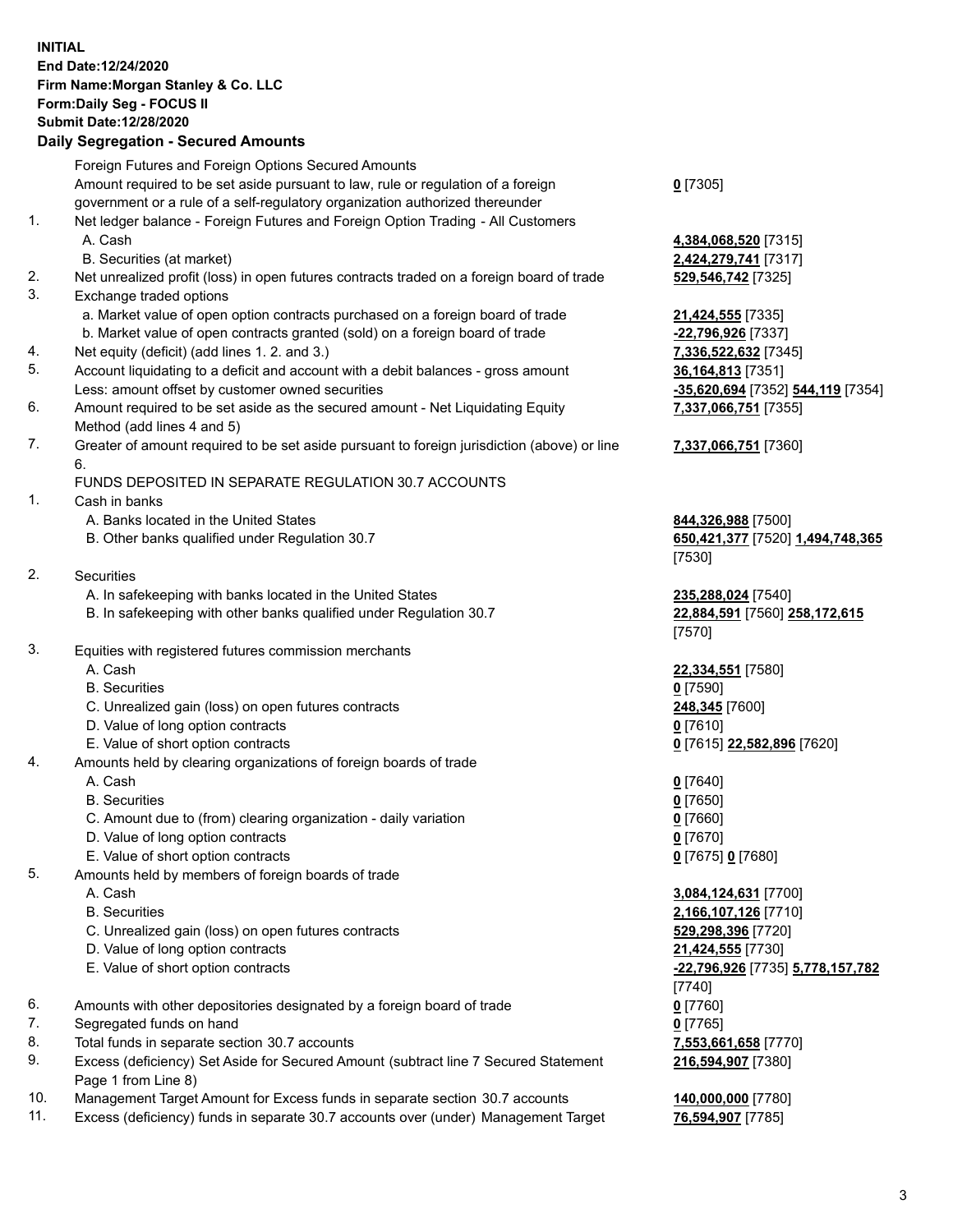|     | <b>INITIAL</b><br>End Date:12/24/2020<br>Firm Name: Morgan Stanley & Co. LLC         |                                    |
|-----|--------------------------------------------------------------------------------------|------------------------------------|
|     | Form: Daily Seg - FOCUS II<br>Submit Date: 12/28/2020                                |                                    |
|     | Daily Segregation - Segregation Statement                                            |                                    |
|     |                                                                                      |                                    |
|     | SEGREGATION REQUIREMENTS(Section 4d(2) of the CEAct)                                 |                                    |
| 1.  | Net ledger balance                                                                   |                                    |
|     | A. Cash                                                                              | 15,669,339,543 [7010]              |
|     | B. Securities (at market)                                                            | 8,221,491,535 [7020]               |
| 2.  | Net unrealized profit (loss) in open futures contracts traded on a contract market   | 1,601,666,957 [7030]               |
| 3.  | Exchange traded options                                                              |                                    |
|     | A. Add market value of open option contracts purchased on a contract market          | 487,859,606 [7032]                 |
|     | B. Deduct market value of open option contracts granted (sold) on a contract market  | -387,890,365 [7033]                |
| 4.  | Net equity (deficit) (add lines 1, 2 and 3)                                          | 25,592,467,276 [7040]              |
| 5.  | Accounts liquidating to a deficit and accounts with                                  |                                    |
|     | debit balances - gross amount                                                        | 143,589,763 [7045]                 |
| 6.  | Less: amount offset by customer securities                                           | -143,449,849 [7047] 139,914 [7050] |
|     | Amount required to be segregated (add lines 4 and 5)<br>FUNDS IN SEGREGATED ACCOUNTS | 25,592,607,190 [7060]              |
| 7.  | Deposited in segregated funds bank accounts                                          |                                    |
|     | A. Cash                                                                              | 4,660,707,742 [7070]               |
|     | B. Securities representing investments of customers' funds (at market)               | $0$ [7080]                         |
|     | C. Securities held for particular customers or option customers in lieu of cash (at  | 899,056,261 [7090]                 |
|     | market)                                                                              |                                    |
| 8.  | Margins on deposit with derivatives clearing organizations of contract markets       |                                    |
|     | A. Cash                                                                              | 12,806,098,732 [7100]              |
|     | B. Securities representing investments of customers' funds (at market)               | $0$ [7110]                         |
|     | C. Securities held for particular customers or option customers in lieu of cash (at  | 7,322,435,274 [7120]               |
|     | market)                                                                              |                                    |
| 9.  | Net settlement from (to) derivatives clearing organizations of contract markets      | 182,994,017 [7130]                 |
| 10. | Exchange traded options                                                              |                                    |
|     | A. Value of open long option contracts                                               | 487,859,606 [7132]                 |
|     | B. Value of open short option contracts                                              | -387,890,365 [7133]                |
| 11. | Net equities with other FCMs                                                         |                                    |
|     | A. Net liquidating equity                                                            | 9,250,104 [7140]                   |
|     | B. Securities representing investments of customers' funds (at market)               | 0 [7160]                           |
|     | C. Securities held for particular customers or option customers in lieu of cash (at  | $0$ [7170]                         |
|     | market)                                                                              |                                    |
| 12. | Segregated funds on hand                                                             | $0$ [7150]                         |
| 13. | Total amount in segregation (add lines 7 through 12)                                 | 25,980,511,371 [7180]              |
| 14. | Excess (deficiency) funds in segregation (subtract line 6 from line 13)              | 387,904,181 [7190]                 |
| 15. | Management Target Amount for Excess funds in segregation                             | 235,000,000 [7194]                 |
| 16. | Excess (deficiency) funds in segregation over (under) Management Target Amount       | 152,904,181 [7198]                 |

16. Excess (deficiency) funds in segregation over (under) Management Target Amount Excess